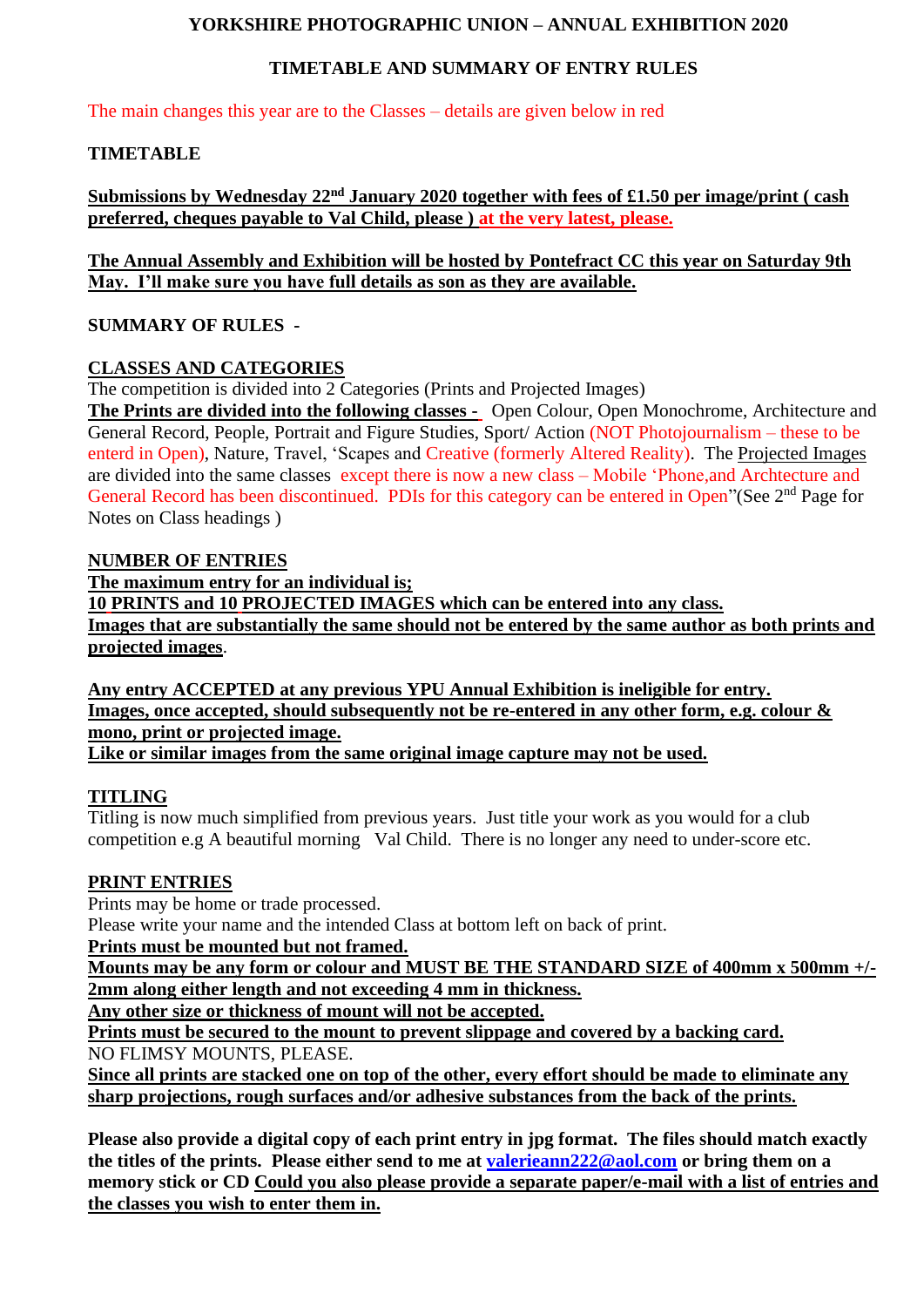# **DIGITAL ENTRIES**

**Images must be in JPEG at max. quality and sRGB colour space.** 

**Size to a maximum of 1600 pixels wide by 1200 pixels high** (Image resolution is completely irrelevant) **N.B. If in portrait format, the maximum height will be 1200 pixels.**

**Images must also be flattened ie. No layers.**

Titles are to be as for club competitions e.g. A beautiful morning Val Child

As images will be judged at a size adjusted to 1600 x 1200, they are best entered at these dimensions. In the case of smaller images, do not "pad out" the image with a border to achieve the maximum sizes.. Images will be projected with a black background.**.** 

Images must be captured by either a digital camera or digital scanning from negative, slide or print**,** and must be the work of the author**. Images that are computer generated are not permitted.**

# **COPYRIGHT**

Entrants must own the copyright of the work submitted.

Composite images are permitted provided all the component images meet this requirement.

The use of copyright-free images is not allowed.

Entry into YPU competitions will be taken to signify willingness to have accepted images transferred to the Annual Exhibition and Portfolio CD's.

# **AVAILABILITY OF ENTRIES FOR OTHER COMPETITIONS**

All entries shall be available for selection to represent the YPU in the PAGB Competitions, and accepted entries shall be available for selection for the YPU circulating portfolio (for the use of affiliated societies during the following year).

# **LIABILITY**

The Exhibition organisers will take every reasonable care of entries but neither they nor the YPU can be held responsible for any loss or damage that may occur.

## **Notes on Class headings.**

## **Architecture and General Record (Prints only – PDIs for this category to be entered in Open)**

Entries should be buildings or other inanimate objects such as vehicles, machinery, statues or other objets d'art. The emphasis is on a high technical quality image which makes an accurate record of the subject. Artistic interpretation is not acceptable in this class, although direct monochrome conversions are acceptable. Digital manipulation should be limited to cropping, sharpening, contrast, colour corrections and correction of converging verticals. Only minor distractions or blemishes may be removed from the image. Any adjustments should not alter the main content of the original photograph. Titles should be factual, simply naming the building, feature or object.

#### **Creative**

Images for this category are often highly manipulated and may contain elements from several images which produce a final image which stimulates the imagination of the viewer. The image may be of any subject matter and must obviously display a change in natural colour, form, shape or any combination of these three. All images must be original and may not incorporate elements produced by anyone else. Artwork or computer graphics generated by the entrant may be incorporated if the original photographic content predominates. Images may not be constructed entirely within a computer.

#### **'Scapes**

A 'scape image shows a vista. Included, but are not restricted to, landscapes, cityscapes, seascapes, waterscapes and skyscapes. An image may include a single tree, building or people - they must not dominate but be part of an overall image providing a mood or atmosphere of the environment captured.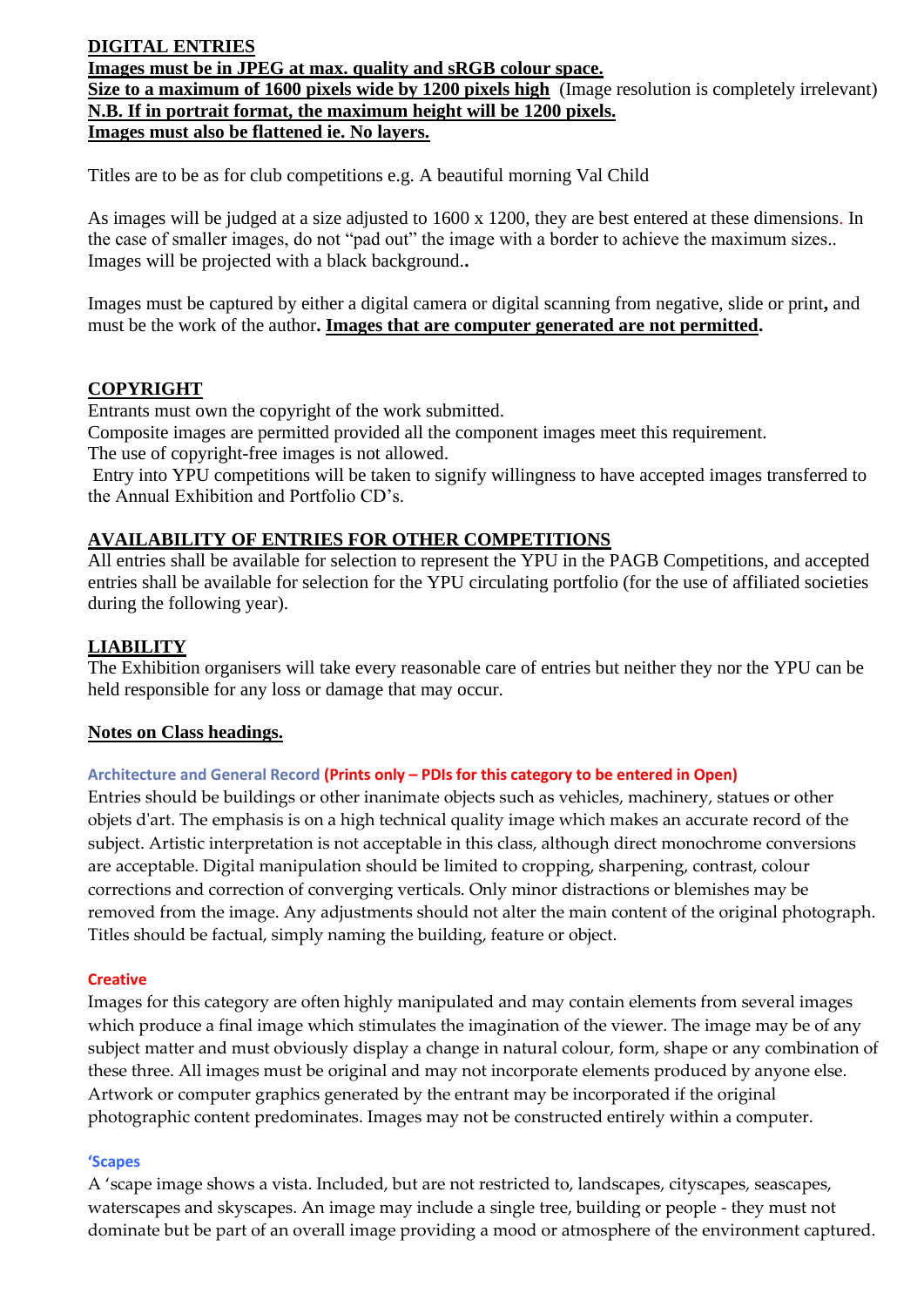#### **Travel**

A Photo Travel image expresses the characteristic features or culture of a land as they are found naturally. There are no geographic limitations. Images from events or activities arranged specifically for photography, or of subjects directed or hired for photography are not appropriate. Close up pictures of people or objects must include features that provide information about the environment. Techniques that add, relocate, replace or remove any element of the original image, except by cropping, are not permitted. The only allowable adjustments are removal of dust or digital noise, restoration of the appearance of the original scene, and complete conversion to greyscale monochrome. Other derivations, including infrared, are not permitted. All allowed adjustments must appear natural.

#### **Nature**

Nature photography is restricted to the use of the photographic process to depict all branches of natural history, except anthropology and archaeology, in such a fashion that a well-informed person will be able to identify the subject material and certify its honest presentation. The story telling value of a photograph must be weighed more than the pictorial quality while maintaining high technical quality. Human elements shall not be present, except where those human elements are integral parts of the nature story such as nature subjects, like barn owls or storks, adapted to an environment modified by humans, or where those human elements are in situations depicting natural forces, like hurricanes or tidal waves. Scientific bands, scientific tags or radio collars on wild animals are permissible. Photographs of human created hybrid plants, cultivated plants, feral animals, domestic animals, or mounted specimens are ineligible, as is any form of manipulation that alters the truth of the photographic statement.

No techniques that add, relocate, replace, or remove pictorial elements except by cropping are permitted. Techniques that enhance the presentation of the photograph without changing the nature story or the pictorial content, or without altering the content of the original scene, are permitted including HDR, focus stacking and dodging/burning. Techniques that remove elements added by the camera, such as dust spots, digital noise, and film scratches, are allowed. Stitched images are not permitted. All allowed adjustments must appear natural. Colour images can be converted to greyscale monochrome. Infrared images, either direct-captures or derivations, are not allowed.

Images used in Nature Photography competitions may be divided in two classes: Nature and Wildlife. Images entered in Nature sections meeting the Nature Photography Definition above can have landscapes, geologic formations, weather phenomena, and extant organisms as the primary subject matter. This includes images taken with the subjects in controlled conditions, such as zoos, game farms, botanical gardens, aquariums and any enclosure where the subjects are totally dependent on man for food.

Images entered in Wildlife sections meeting the Nature Photography Definition above are further defined as one or more extant zoological or botanical organisms free and unrestrained in a natural or adopted habitat. Landscapes, geologic formations, photographs of zoo or game farm animals, or of any extant zoological or botanical species taken under controlled conditions are not eligible in Wildlife sections. Wildlife is not limited to animals, birds and insects. Marine subjects and botanical subjects (including fungi and algae) taken in the wild are suitable wildlife subjects, as are carcasses of extant species.

Wildlife images may be entered in Nature sections of Exhibitions.

#### **Portrait, People and Figure Studies**

Shall include figure studies, groups of a portrait nature and animal portraits.

#### Sport / Action

Sport images should capture the intensity, emotions and action of the chosen sport subject. It could be professional or amateur, the focus could be on the sportsperson, the sport environment, the effort extended, the struggle or conflict or the rewards, but a strong narrative must be present. Action images should be of a moving subject or object, which depicts the essence of action, other than sport.